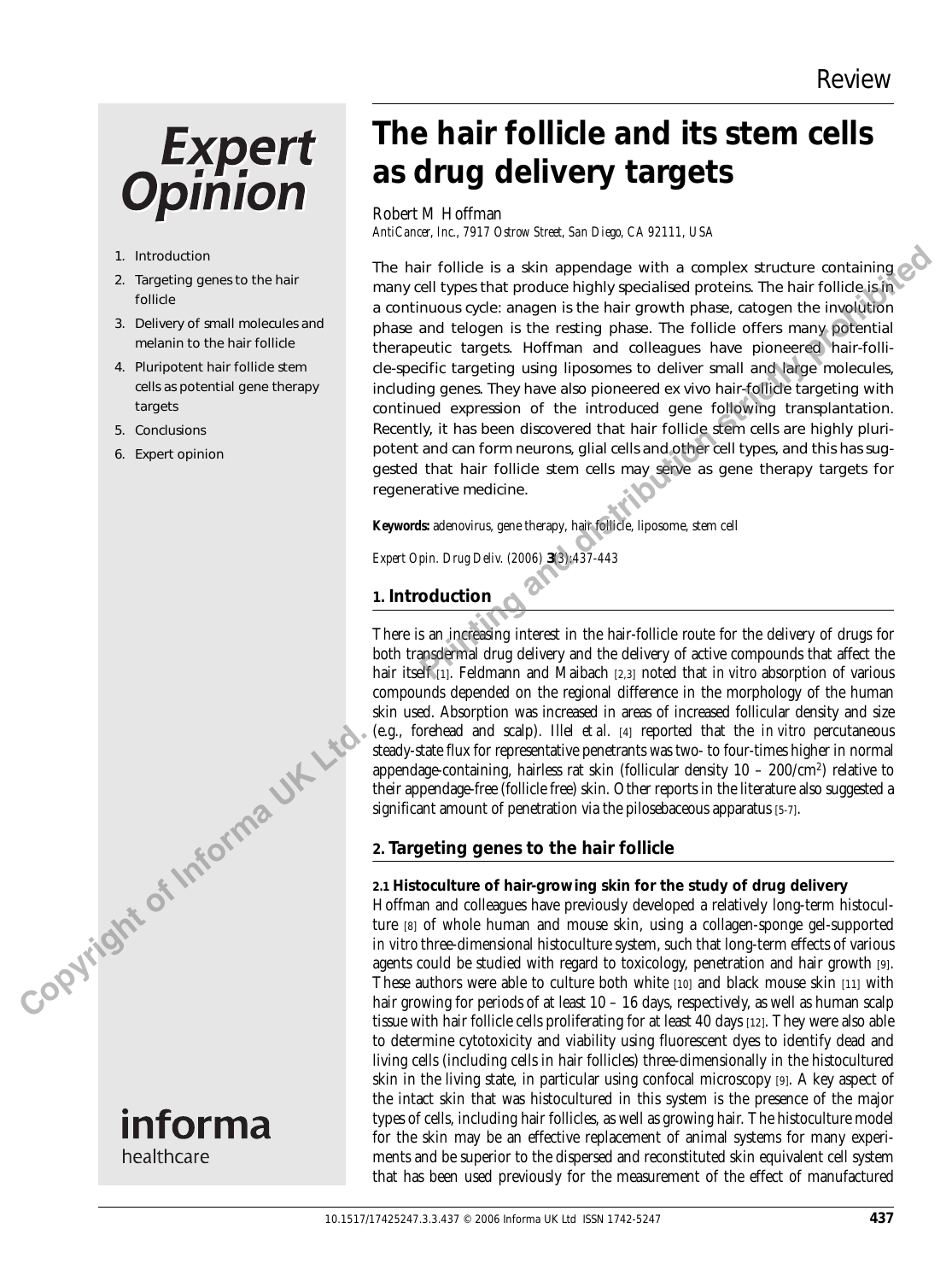products, drugs and pollutants on skin and hair growth [13]. The histoculture of intact skin on sponge-gel matrices offers many opportunities for tissue engineering and for the *in vitro* study of important processes that are intrinsic to the skin, such as hair growth and toxicity to various agents [9-11].

#### **2.2 Using liposomes to target the hair follicle**

Liposomes have been widely and successfully used as delivery systems to transport macromolecular substances into the cell that cannot normally cross the plasma membrane [14-16]. It has been reported that calcein dye-entrapped liposomes specifically targeted hair follicles in histocultured intact skin [17]. The results from Hoffman and colleagues were strongly confirmed by studies by Lieb *et al.* [18], demonstrating that liposomal formulations were more efficient than any other vehicle that were tested for the delivery of carboxyfluorescein via the follicular route into the pilosebaceous units with the hamster ear model. Hoffman's group then developed liposome-mediated targeted delivery of melanin into hair follicles and the hair shaft itself in histocultured white-haired mouse skin [19]. These studies have many ramifications including targeted hair-growth modification and transfollicular transdermal delivery systems [20], which are further discussed below.

Hoffman and colleagues developed the technique of entrapping DNA in liposomes [21] and used DNA liposomes in order to target high molecular weight DNA to the hair follicle in histocultured skin, as a model of gene therapy of hair-growth processes [20].

These authors used DNA liposomes [22] to selectively target the *lacZ* reporter gene to the hair follicles in mice after topical application of the gene entrapped in liposomes. These results demonstrated that highly selective and safe gene therapy for the hair process is feasible. The fact that liposomes can selectively target the hair follicle for delivery has been confirmed in other laboratories [23].

Domashenko *et al.* [24] improved the transfection of human follicle cells after topical application of liposome-entrapped *lacZ* in mice as well as in a human scalp xenograft mouse model. They found that the liposome composition, timing of liposome application to the early anagen cycle and pretreatment with depilation and retinoic acid were important parameters for transfection efficiency, and that liposome application during anagen onset resulted in selective transfection of human hair follicle matrix cells. Depilation of the hair and the application of retinoic acid to the grafts before liposome application markedly increased the transfection efficiency. demonstrated that highly selective and safe gene<br>the hair process is feasible. The fact that liposome<br>tively target the hair follicle for delivery has been c<br>other laboratories [23].<br>Domashenko *et al.* [24] improved the t

These results demonstrated that genes can be selectively targeted by liposomes to the most important cells of the hair follicle. So far, this is the most selective targeting of a gene observed *in vivo* [24]. Future studies will include restoring hair pigment by the delivery and expression of the tyrosinase gene [25,26]. Hair growth is also a critical target for gene therapy. The highly selective nature of the topical application of liposome gene targeting is a very safe procedure.

## **2.3 Specific genes affecting hair colour and growth**

Alexeev *et al.* used a chimeric RNA-DNA oligonucleotide to correct the albino point mutation in the mouse tyrosinase gene [27]. Chimeric oligonucleotides correct point mutations for homologous recombination and mismatch DNA repair. In this case, the correction restored tyrosinase activity and concomitant melanin synthesis in a heritable manner, which resulted in the production of pigmented hair shafts in albino mice. The chimeric oligonucleotide was delivered in liposomes as well as by intradermal injection in mice. These injections resulted in a more efficient, but less specific, delivery. The low efficiency observed may be a problem for the cosmetically successful restoration of hair pigment, as a minimum number of melanocytes located deep in the hair bulb must be converted to colour a single hair shaft.

A gene-gun method was developed for the transfer of human agouti signalling protein (ASP) cDNA to alter rat skin colour *in vivo*. Human ASP cDNA was cloned into a modified cytomegalovirus plasmid and delivered to the skin of Long-Evans rats by gene-gun bombardment. The control group was injected with plasmids encoding for green fluorescent protein. The treated skin showed a lighter skin colour after 3 days of *ASP* gene transfection. This depigmentation effect was the most prominent on day 14 and the skin gradually returned to its original pigmentation by day 28. Successful transfection of the *ASP* gene into the skin and hair follicles, as well as downregulation of melanocortin-1 receptor and tyrosinase expression following treatment, was confirmed using immunohistochemistry and western blot analysis. These observations demonstrate that gene transfer using the gene gun method can induce high cutaneous ASP production and facilitate a switch from dark to fair colour [28]. comitant melanin synthesis in a heritable manner, which<br>respectived in the production of pigmented hair shafts in albino<br>cell<br>mice. The chimeric oligonucleotide was delivered in lipo-<br>has<br>somes as well as by intradermal in

Hair pigmentation is a function of the tyrosinase gene. Lloyd *et al.* [29] found that the level of tyrosinase correlated with hair colour, with the lowest activity occurring in blond hair bulbs and the highest in red hair bulbs. However, most importantly, they found that the human tyrosinase antigen was absent in white hair bulbs [29]. Thus, the loss of tyrosinase seems to be the basis of hair turning white.

A recombinant retrovirus containing the *mel* locus of *Streptomyces antibioticus* was constructed. ORF-438, required for the transfer of copper to apotyrosinase, and tyrosinase genes were co-expressed in a single vector, pLmelSN. In order to evaluate the ability of the vector to restore pigment production in cells with a pigment disorder, albino-mouse skins were histocultured and then infected with the pLmelSN retrovirus. Melanin granules were observed in ∼ 60% of albino-mouse hair follicles in the histocultured skin 6 days after infection. These results demonstrated that the *S. antibioticus mel* operon could express an active tyrosinase and produce melanin in the albino-mouse hair follicles. This novel gene-therapy approach, using a small and simple tyrosinase operon in a high-expression vector, has a potentially wide application for the therapy of pigment disorders in hair follicles [30].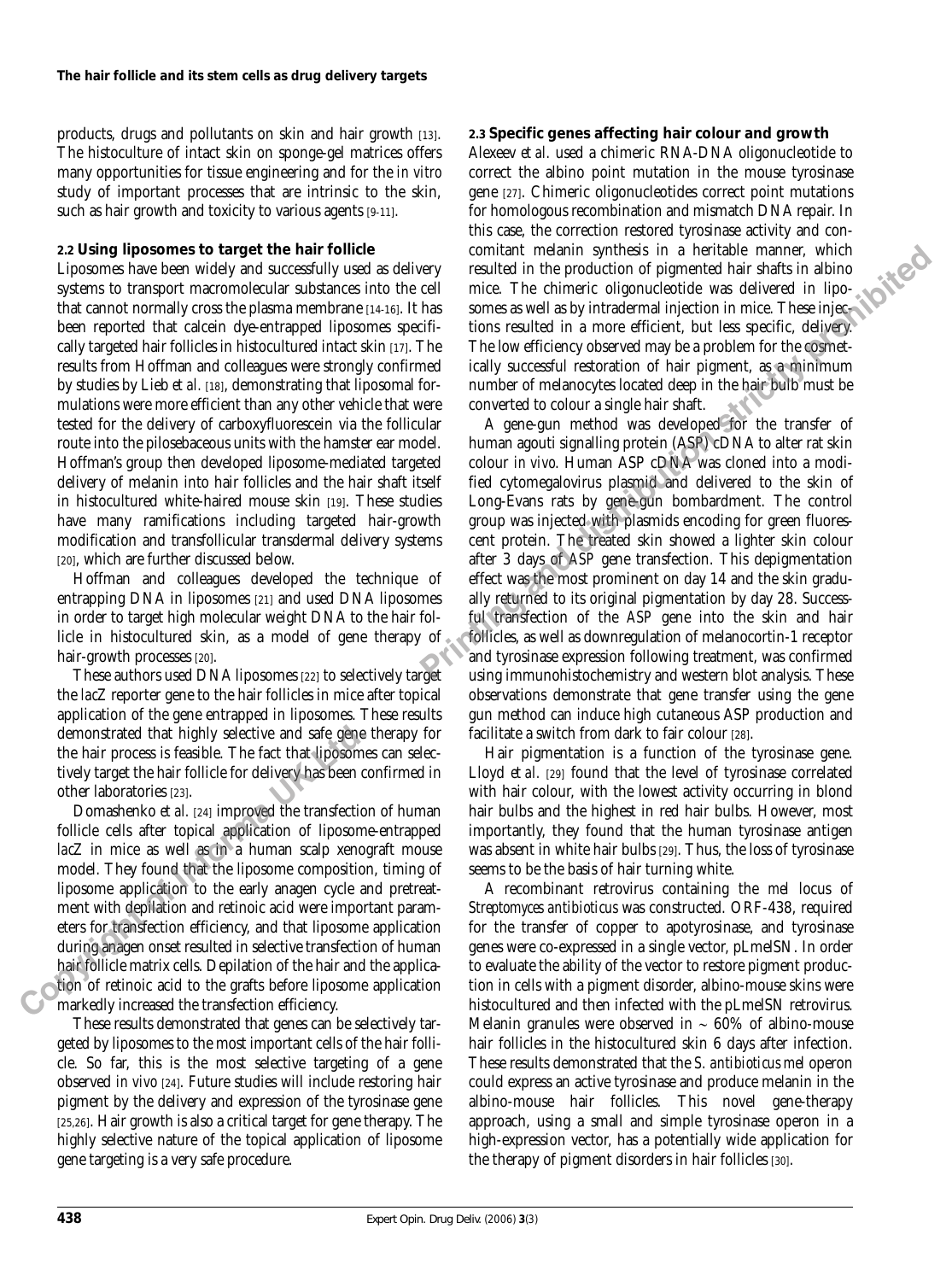Gene-therapy targeting of hair growth, on the other hand, may not be as demanding as restoring the pigment, as even partial restoration could potentially give satisfactory results. Sato *et al.* [31] showed that the sonic hedgehog (*shh*) gene, delivered with an adenovirus vector, stimulated anagen development and hair shaft production in the C57BL/6 mouse. The human hairless gene, which is responsible for alopecia universalis, has also been cloned [32] and could be used for hair follicle gene therapy.

#### **2.4** *Ex vivo* **approaches to increasing the efficacy of gene modification of the hair follicle**

Hair follicle dermal sheath cells taken from the scalp of an adult human male could form new dermal papillae and hair follicles, which produce hair shafts when transplanted into the skin of an unrelated female [33]. The so-called immune privilege of hair follicle cells may have prevented their rejection. The results suggest the possible totipotency or inductive properties of the follicle dermal sheath cells [33], which may, therefore, be a possible *ex vivo* gene therapy target. The genetically altered cells may be transplanted to the donor, as well as to other patients.

Saito *et al.* have recently described a highly efficient genetic modification technique for hair follicles. It enables high transgene expression in growing hair shafts in mouse skin grafted onto nude mice [34]. Mouse anagen skin fragments were genetically modified *ex vivo* at a high efficiency with adenoviral-green fluorescent protein (GFP). The skin fragments were treated with collagenase, which made the hair follicles accessible to the adenoviral *GFP* gene, allowing high-efficiency transduction. The genetically modified skin fragments were subsequently grafted onto nude mice where GFP was readily visualised in as many as 75% of the hair follicles [34]. GFP fluorescence was visualised in the root sheath cells and matrix cells of the hair bulb. The majority of the follicles produced GFP-fluorescent growing hair shafts. GFP expression occurred to a much lesser extent in the upper epidermis and dermal fibroblasts. This novel technique has produced, for the first time, efficient genetic modification of the hair shaft. were subsequently grafted onto nude mic<br>readily visualised in as many as 75% of th<br>GFP fluorescence was visualised in the root<br>matrix cells of the hair bulb. The majority of<br>duced GFP-fluorescent growing hair shaft<br>occurre

#### **2.5 The hair follicle genetically modified to produce therapeutic proteins**

The hair follicle has a high capacity for manufacturing proteins. In a recent study, the topical application of both naked and liposome-entrapped plasmid vectors for the hepatitis surface antigen (HbsAg) resulted in antigen-specific immune responses [35]. The gene product may have been synthesised in the follicles.

# **3. Delivery of small molecules and melanin to the hair follicle**

The use of three-dimensional histoculture in conjunction with confocal microscopy opened the opportunity to follow fine details of product-delivering liposome interactions with hair

follicles at the cellular level. As a result, optimal liposome compositions would be established as well as the conditions for the delivery of the liposomal content into target cells. Mouse skin histocultures were incubated for 20 min with liposomes, or with a solution of free calcein dye at the same concentration as it was in the liposome preparation. After the tissues were thoroughly washed, the specimens were analysed with a Biorad MRC 600 laser confocal microscope. The histocultured skin incubated with free calcein solution exhibited a relatively low fluorescence with no preferential staining of any particular skin structure. Liposome-entrapped dye in contrast to free dye became associated with hair follicles. Liposomes were associated preferentially with hair follicles when liposomes were labelled with calcein, or when the liposomes themselves were labelled with fluorescent phosphatidylcholine [17,36].

Hoffman and colleagues have also reported liposome-mediated targeted delivery of melanin into hair follicles and the hair shaft in histocultured white-haired mouse skin. Melanin was entrapped into phosphatidylcholine liposomes by sonication. Pieces of outbred white-haired mouse skin that were derived from 1- to 2-week-old animals were harvested and then histocultured on collagen-gel supported sponges. Liposome interaction with the skin was initiated after 24 h of the histoculture. Mouse skin histocultures were incubated for 12 h with liposomes. A solution of free melanin, at the same concentration as was used in the liposome preparation, served as the control and was also incubated for 12 h with the histocultured skin. The skin histocultures were counter-stained with the dye 2′,7′-bis(2-carboxyethyl)-5(6)-carboxyfluorescein acetoxymethyl ester (BCECF-AM), which is activated to fluorescence by nonspecific esterases that are only present in living cells [36]. Microscopically, the live tissues and cells fluoresced green so that the melanin that was localised in the tissues could be clearly identified. The majority of the melanin was seen to be localised around the hair follicles and the melanin was both observed at the periphery of the follicles and in the follicle cells, which were fluorescent due to the selective uptake of BCECF-AM. As a control, the skin histocultures were also incubated with free melanin at the same concentration that was used in preparing the liposomes. No free melanin was seen to be localised in the follicles. The liposome-entrapped melanin was transferred into the follicular cells and was delivered into the hair shaft to form the band-like melanin-distribution pattern in the terminally differentiated keratinocytes of the typical normal pigmented hair shaft. In the control, in which the skin histocultures have been incubated with the free melanin, no free melanin was observed either in the hair shafts or the hair follicular cells. Thus, it has been demonstrated that liposomes can specifically target an important molecule, in this case melanin, to the hair follicles in histocultured mouse skin and even enter the hair shaft in a normal pattern. These results demonstrate the great potential for liposome targeting of crucial substances to hair follicles in order to modify the hair follicle and hair shaft [19]. r alopecia<br>
oughly washed, the specimens were analysed with a Biorad<br>
MRC 600 laser confocal microscope. The histocultured skin<br>
incubated with fire calcelin solution exhibited a relatively.<br>Is and fluorescence with no pre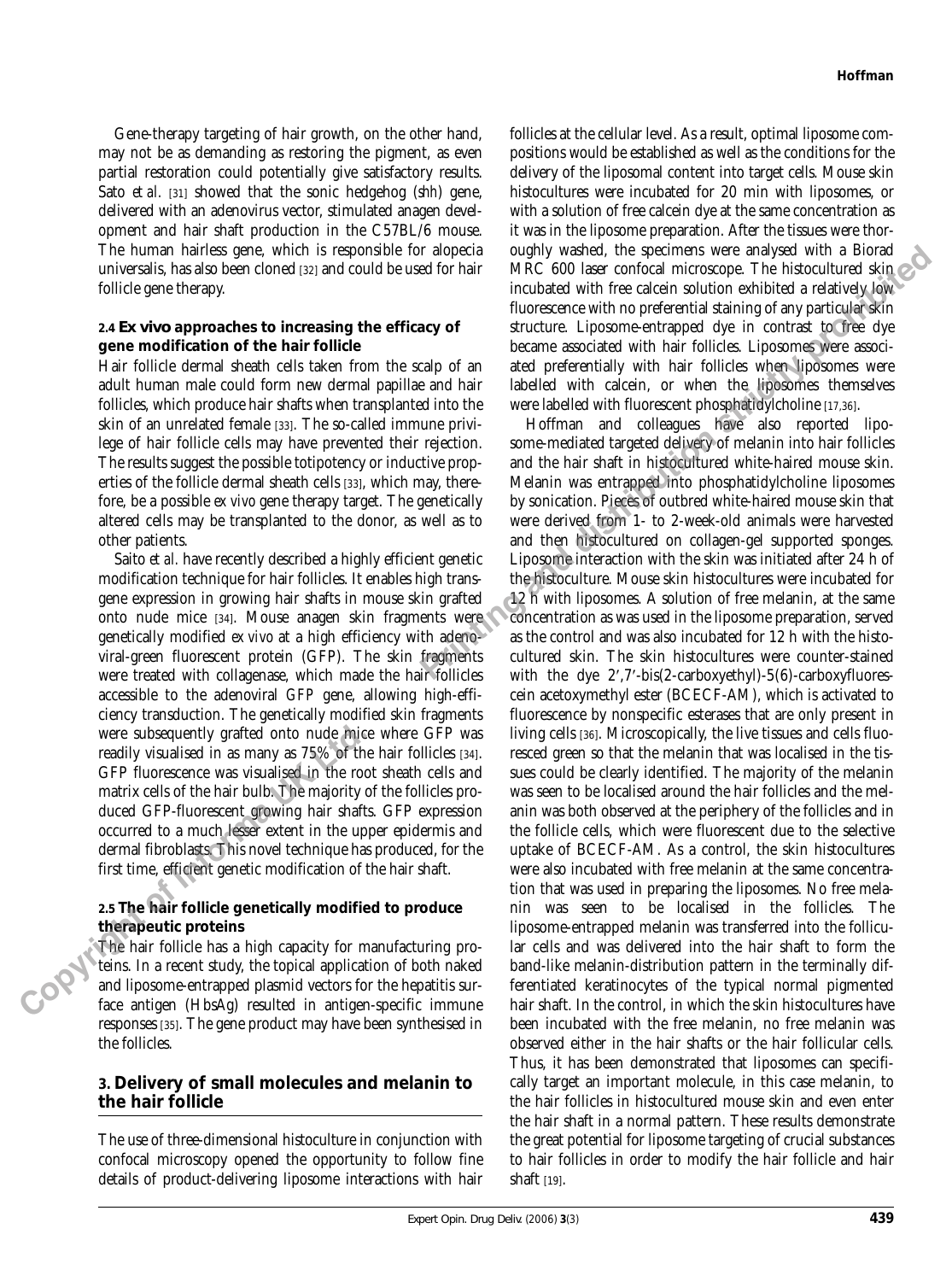

Figure 1. A) Hair follicle N-GFP-expressing cells in the telogen phase of N-GFP transgenic mouse skin. The skin sample was prepared freshly straight after excision from the back skin of a N-GFP transgenic mouse. It was then observed directly by fluorescence or confocal microscopy with the dermis side up after subcutaneous tissue was dissected out. a) Cartoon of telogen hair follicle showing position of N-GFP-expressing hair follicle stem cells. b) Low-magnification fluorescence microscopy image showing the ring of bulge N-GFP-expressing stem cells (small white box, see a). c) High-magnification confocal microscopy image corresponding to the small white box in b. Note the small round- or oval-shaped N-GFP-expressing cells in the bulge area of the hair follicle (small red box).

d) High-magnification fluorescence microscopy image showing two individual N-GFP-expressing stem cells corresponding to the red box in c. Note the unique morphology of the hair follicle stem cells and multiple dendrite-like structures of each cell. Red arrows indicate the cell body, and red arrowheads show the multiple dendritic structure of each cell. Original magnifications:  $b \times 100$ ;  $c \times 400$ ;  $d \times 1600$ .

**B)** Telogen-anagen transition showing hair-follicle stem cells forming a nascent hair follicle. The image was taken by fluorescence microscopy 18 h after depilation. Note the bulge N-GFP-expressing hair follicle stem cells in the telogen phase (left hair follicle, red arrows) and the nascent anagen hair follicle directly formed from the bulge N-GFP-expressing stem cells (right hair follicle, white arrows). Original magnification: × 400. Reprinted from LI L, MIGNONE J, YANG M *et al.*: Nestin expression in hair follicle sheath progenitor cells. *Proc. Natl. Acad. Sci. USA* (2003) **100**(17):9958-9961 [37]. position of N-GFP-expressing hair follicle stem cells.<br>
N-GFP-expressing stem cells (small white box, see a).<br>
box in b. Note the small round- or oval-shaped N-GFF<br>
d) High-magnification fluorescence microscopy image<br>
in c

EP: Epidermis; N-GFP: Nestin-green fluorescent protein; SG: Sebaceous gland.

# **4. Pluripotent hair follicle stem cells as potential gene therapy targets**

Nestin-expressing cells, marked by GFP fluorescence in nestin-linked GFP (N-GFP) transgenic mice, appear in the permanent upper hair follicle immediately below the sebaceous glands in the follicle bulge (**Figure 1**). These cells remarkably resemble neural stem cells, which also express nestin. Results of the immunohistochemical staining showed that nestin, GFP, keratin 5/8 and keratin 15 co-localise in the hair follicle bulge cells, outer root sheath cells and basal cells of the sebaceous glands. These data indicate that nestin-expressing cells, marked by GFP, in the hair follicle bulge are indeed progenitors of the follicle outer root sheath. The expression of the unique protein, nestin, in both neural and hair follicle stem cells suggests a possible relation [37].

N-GFP also labels developing skin blood vessels that seem to originate from hair follicles and form a follicle-linking network. This is seen most clearly by transplanting N-GFP-labelled vibrissa (whisker) hair follicles to unlabelled nude mice. New vessels grow from the transplanted follicle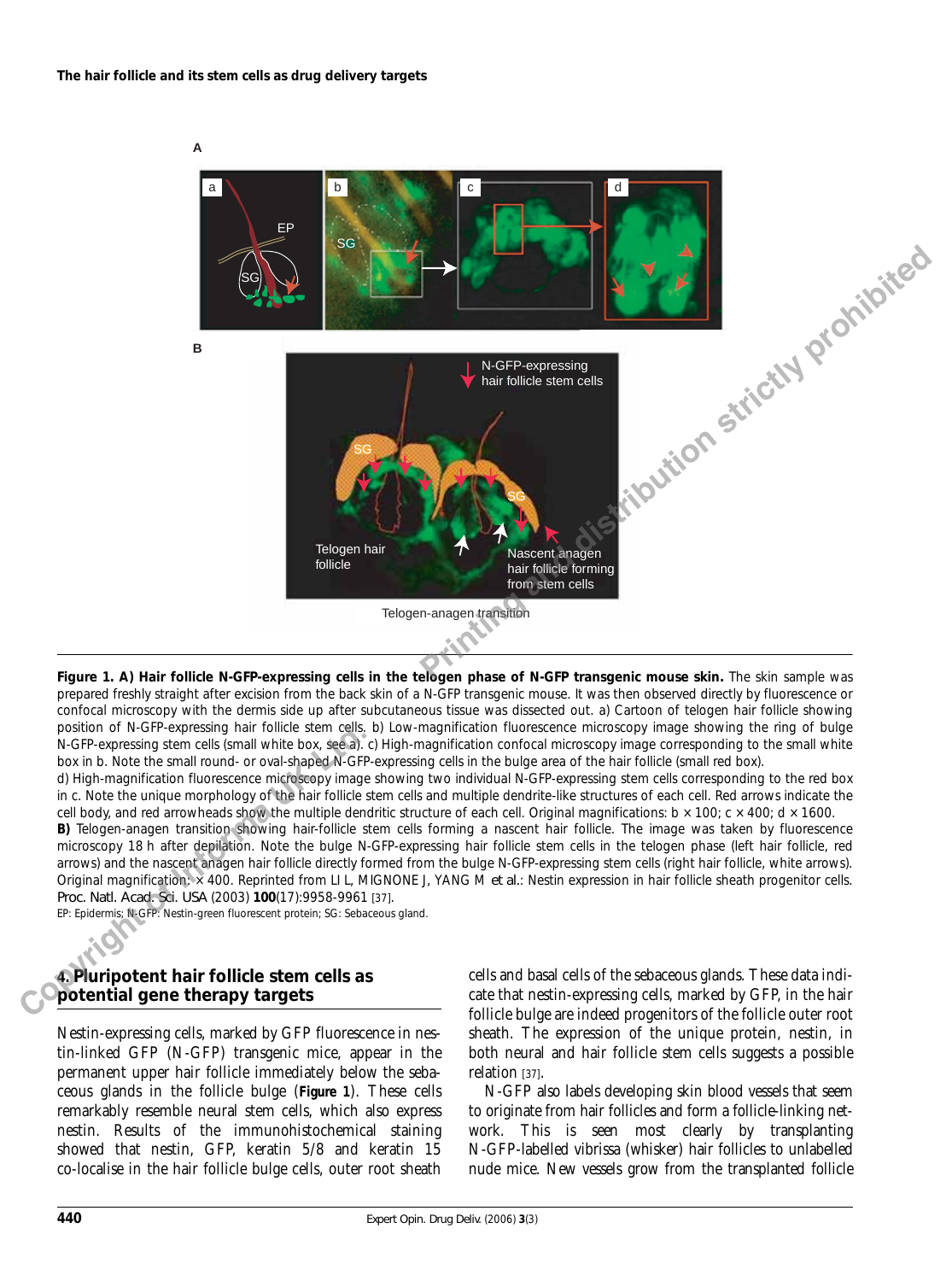and these vessels increase when the local recipient skin is wounded. The N-GFP-expressing structures are blood vessels because they display the characteristic endothelial-cell-specific markers CD31<sup>+</sup> and von Willebrand factor. This model displays very early events in skin angiogenesis and can serve for rapid antiangiogenesis drug screening [38].

N-GFP stem cells isolated from the hair-follicle bulge area that are negative for the keratinocyte marker keratin 15 can differentiate into neurons, glia, keratinocytes, smooth muscle cells and melanocytes *in vitro*. These pluripotent N-GFP stem cells are positive for the stem cell marker CD34+, as well as keratin 15-negative, suggesting their relatively undifferentiated state. The apparent primitive state of the N-GFP stem cells is compatible with their pluripotency. Furthermore, Hoffman and colleagues showed that cells derived from N-GFP stem cells can differentiate into neurons after transplantation to the subcutis of nude mice [39]. These results suggest that hair follicle-bulge area N-GFP stem cells may provide an accessible, autologous source of undifferentiated multipotent stem cells for therapeutic application.

The sciatic nerve of C57BL/6 immunocompetent mice was severed and the hair-follicle stem cells that were isolated from the bulge were injected between the two severed regions of the sciatic or tibial nerve. The nerve was rejoined by the hair-follicle stem cells. Most of the GFP-expressing hair follicle cells differentiated into glial fibrillary acidic protein-positive Schwann cells with myelin sheaths in the sciatic nerve. The rejoined sciatic nerve contracted the gastrocnemius muscle following electrical stimulation. The ability to walk normally recovered after transplantation of hair-follicle stem cells between the fragments of the severed tibial nerve. These results suggest that hair-follicle stem cells promote the recovery of peripheral nerve injury; therefore, providing a potentially important accessible, autologous source of adult stem cells for regenerative medicine and a high relevant target for gene therapy [40]. between the fragments of the severed tips<br>
results suggest that hair-follicle stem cells pery of peripheral nerve injury; therefore, p<br>
tially important accessible, autologous sot<br>
cells for regenerative medicine and a hig

#### **5. Conclusions**

The location and structure of the hair follicle offers unique therapeutic opportunities. As described above, Hoffman and colleagues and other scientists have shown that the follicle can be selectively targeted with functional genes. Two experimental strategies have been used: topical application of liposome-entrapped DNA and *ex vivo* targeting with adenoviral gene vectors. These highly specific methods for targeting the hair follicle offer the possibility of screening for genes that can correct defects in the hair follicle such as alopecia or loss of pigment, as well as taking advantage of the synthetic capacity of the hair follicle to manufacture therapeutic proteins for systemic diseases. icle bulge tal strategies have been used: topical application of lipo-<br>
re learntin some-entrarped DNA and *ex viro* targeting with adenoviral<br>
renectors. These hair follicle offer the possibility of screening for genes th

With the use of the N-GFP transgenic mice it was possible to visualise the hair follicle stem cells in real time as well as isolate and culture them. This capability gave rise to the possibility of selectively targeting the hair follicle stem cells for gene therapy, and the possibility of using the stem cells therapeutically for the growth of new hair follicles as well as for nerve regeneration.

# **6. Expert opinion**

The hair follicle offers many targets for gene and drug therapy. This paper has reviewed liposomal delivery, which may target many types of drugs as well as genes to the follicle. This is a noninvasive and safe delivery system. *Ex vivo* approaches are very powerful but are somewhat invasive. Removal of hair-bearing skin or scalp fragments for collagenase treatment and adenoviral delivery is a very efficient means to deliver genes to the follicle that modify the properties of the hair shaft. The skin with the gene-modified follicles can then be regrafted. Perhaps the most exciting possibility is using the hair follicle stem cells as gene targets to modify not only hair but to treat other diseases. The gene-treated stem cells can then be used to regenerate nerves and other organs.

#### **Bibliography**

Papers of special note have been highlighted as either of interest (•) or of considerable interest (••) to readers.

- 1. HOFFMAN RM: The hair follicle as a gene therapy target. *Nature Biotechnology* (2000) **18**:20-21.
- 2. FELDMANN RJ, MAIBACH HI: Regional variation in percutaneous penetration of 14[C] corisol in man. *J. Invest. Dermtol.* (1967) **48**:181-183.
- 3. MAIBACH HI, FELDMANN RJ, MILBY TH *et al.*: Regional variation in percutaneous penetration in man. *Arch. Environ. Health* (1971) **23**:208-211.
- 4. ILLEL B, SCHAEFER H, WEPIERRE J *et al.*: Follicles play an important role in percutaneous absorption. *J. Pharm. Sci.*  (1991) **80**:424-427.
- 5. BIDMON HJ, PITTS JD, SOLOMON HF *et al.*: Estradiol distribution and penetration in rat skin after topical application, studies by high resolution autoradiography. *Histochemistry*  (1990) **95**:43-54.
- 6. RUTHERFORD T, BLACK JG: The use of autoradiography to study the localization of germicides in skin. *Br. J. Dermatol.*  (1969) **81**:75-78.
- 7. SUZUKI M, ASABA K, KOMATSU H *et al.*: Autoradiographic study on

percutaneous absorption of several oils useful for cosmetics. *J. Soc. Cosmet. Chem.*  (1978) **29**:265-282.

- 8. FREEMAN A, HOFFMAN RM: *In vivo*-like growth of human tumors *in vitro*. *Proc. Natl. Acad. Sci. USA* (1986) **83**:2694-2698.
- 9. LI L, MARGOLIS LB., HOFFMAN RM: Skin toxicity determined *in vitro* by three-dimensional, native-state histoculture. *Proc. Natl. Acad. Sci. USA* (1991) **88**:1908-1912.
- 10. LI L, PAUS R, MARGOLIS LB, HOFFMAN RM: Hair growth *in vitro* from histocultured skin. *In Vitro Cell. Dev. Biol.* (1992) **28A**:479-481.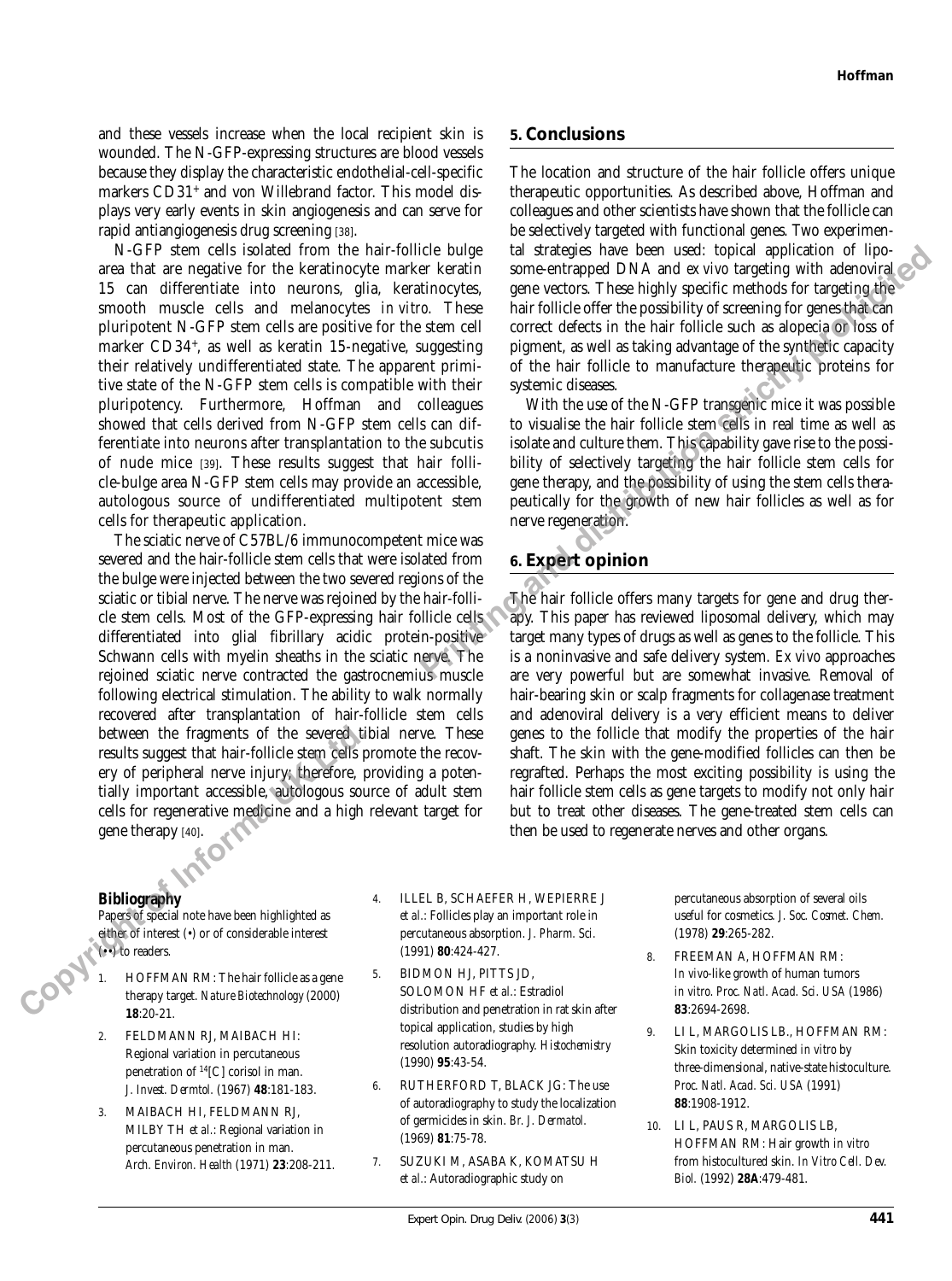- 11. LI L, MARGOLIS LB, PAUS R, HOFFMAN RM: Hair shaft elongation, follicle growth, and spontaneous regression in long-term, gelatin sponge-supported histoculture of human scalp skin. *Proc. Natl. Acad. Sci. USA* (1992) **89**:8764-8768.
- **•• This is the first publication to demonstrate the growth of human hair from full thickness skin** *in vivo***.**
- 12. LI L, PAUS R, SLOMINSKI A, HOFFMAN RM: Skin histoculture assay for studying the hair cycle. *In Vitro Cell. Dev. Biol.* (1992) **28A**:695-698.
- 13. NAUGHTON GK, JACOB L, NAUGHTON DA: A physiological skin model for *in vitro* toxicity studies. In: *Alternative Methods in Toxicology*. AM Goldberg (Ed.), Mary Ann Leibert, Inc., New York, NY, USA (1989):183-189.
- 14. Incorporation of drugs, proteins and genetic material. In: *Liposome Technology (Volume II)* G Gregoriadis (Ed.), CRC Press, Inc., Boca Raton, Florida, FL, USA (1984).
- 15. *Liposomes as Drug Carriers: Recent Trends and Progress*. G Gregoriadis (Ed.), John Wiley and Sons, London, UK (1988).
- 16. EGBARIA K, RAMACHANDRAN C, WEINER N: Topical delivery of ciclosporin: evaluation of various formulations using *in vitro* diffusion studies in hairless mouse skin. *Skin Pharmacol.*  (1990) **3**:21-28.
- 17. LI L, LISHKO VK, MARGOLIS LB, HOFFMAN RM: Product-delivering liposomes specifically target hair follicles in histocultured intact skin. *In Vitro Cell. Dev. Biol.* (1992) **28A**:679-681.
- 18. LIEB LM, RAMACHANDRAN C, EGBARIA K *et al.*: Topical delivery enhancement with multilamellar liposomes into pilosebaceous units: *in vitro* evaluation using fluorescent techniques with the hamster ear model. *J. Invest. Dermatol.*  (1992) **99**:108-113. THE CONSILIST ON SECTION OF THE LATTER OF THE LATTER IN THE LATTER IN THE LATTER IN THE LATTER IS A SECTION OF THE LATTER UNIVERSITY OF THE LATTER OF THE LATTER OF THE LATTER OF THE LATTER IN THE LATTER OF THE LATTER OF TH
	- LI L, LISHKO V, HOFFMAN RM: Liposomes can specifically target entrapped melanin to hair follicles in histocultured skin. *In Vitro Cell Dev. Biol.* (1993) **29A**:192-194.
	- 20. LI L, LISHKO V, HOFFMAN RM: High efficiency liposome-mediated transfection of the tyrosinase gene to cultured cells: a model for the gene therapy of hair colour restoration. *In Vitro Cell. Dev. Biol.* (1994) **30A**:135-138.
- 21. HOFFMAN RM, MARGOLIS LB, BERGELSON LD: Binding and entrapment of high molecular weight DNA by lecithin liposomes. *FEBS Letters* (1978) **93**:365-368.
- **•• The first DNA liposome publication.**
- 22. LI L, HOFFMAN RM: The feasibility of targeted selective gene therapy of the hair follicle. *Nat. Med.* (1995) **1**:705-706.
- **•• The first demonstration of gene transfer to the hair follicle.**
- 23. YAROSH D, BUCANA C, COX P, ALAS L, KIBITEL J, KRIPKE M: Localization of liposomes containing a DNA repair enzyme in murine skin. *J. Invest. Dermatol.* (1994) **103**:461-468.
- 24. DOMASHENKO A, GUPTA S, COTSARELIS, G: Efficient delivery of transgenes to human hair follicle progenitor cells using topical lipoplex. *Nat. Biotechnol.*  (2000) **18**:420-423.
- 25. SHIBAHARA S, TOMITA Y, TAGAMI H, MULLER RM, COHEN T: Molecular basis for the heterogeneity of human tyrosinase. *J. Exp. Med.* (1988) **156**:403-405.
- 26. TANAKA S, YAMAMOTO H, TAKEUCHI S, TAKEUCHI T: Melanization in albino mice transformed by introducing cloned mouse tyrosinase gene. *Development* (1990) **102**:223-227.
- 27. ALEXEEV V, IGOUCHEVA O, DOMASHENKO A, COTSARELIS G, YOON K: Localized *in vivo* genotypic and phenotypic correction of the albino mutation in skin by RNA-DNA oligonucleotide. *Nat. Biotechnol.* (2000) **18***:*43-47.
- 28. YANG CH, SHEN SC, LEE JC *et al.*: Seeing the gene therapy: application of gene gun technique to transfect and decolour pigmented rat skin with human agouti signalling protein cDNA. *Gene Ther.* (2004) **11**:1033-1039.
- 29. LLOYD T, GARRY FL, MANDERS EK *et al.*: The effect of age and hair colour on human hairbulb tyrosinase activity. *Br. J. Dermatol.* (1987) **116**:485-489.
- 30. ZHAO M, SAITO N, LI L *et al.*: A novel approach to gene therapy of albino hair in histoculture with a retroviral *Streptomyces* tyrosinase gene. *Pigment Cell Res.* (2000) **13**:345-351.
- 31. SATO N, LEOPOLD PL, CRYSTAL RG: Induction of the hair growth phase in postnatal mice by localized transient

expression of Sonic hedgehog. *J. Clin. Invest.* (1999) **104**:855-864.

- 32. AHMAD W, FAIYAZ UL HAQUE M, BRANCOLINI V *et al.*: Alopecia universalis associated with a mutation in the human hairless gene. *Science* (1998) **279**:720-724.
- 33. REYNOLDS AJ, LAWRENCE C, CSERHALMI-FRIEDMAN PB, CHRISTIANO AM, JAHODA CA: Trans-gender induction of hair follicles. *Nature* (1999) **402**:33-34.
- 34. SAITO N, ZHAO M, LI L *et al.*: High efficiency genetic modification of hair follicles and growing hair shafts. *Proc. Natl. Acad. Sci USA* (2002) **99**:13120-13124.
- **•• The first paper to show gene-therapy modification of the hair shaft.**
- 35. FAN H, LIN Q, MORRISSEY GR, KHAVARI PA: Immunization via hair follicles by topical application of naked DNA to normal skin. *Nature Biotechnology*  (1999) **17**:870-872. **EXERCTS AND ANDEX ANDEX ANDEX ANDEX ANDEX ANDEX ANDEX ANDEX ANDEX ANDEX ANDEX ANDEX ANDEX ANDEX ANDEX ANDEX ANDEX ANDEX ANDEX ANDEX ANDEX ANDEX ANDEX ANDEX ANDEX ANDEX ANDEX ANDEX ANDEX ANDEX ANDEX ANDEX ANDEX ANDEX ANDEX** 
	- 36. *Molecular Probes Handbook of Fluorescent Probes and Research Chemicals.* RP Haugland (Ed.), Molecular Probes Inc., Eugene, OR, USA (1989-1991).
	- 37. LI L, MIGNONE J, YANG M. *et al.*: Nestin expression in hair follicle sheath progenitor cells. *Proc. Natl. Acad. Sci. USA*  (2003) **100**(17):9958-9961.
	- **•• The first paper to show the similarity between hair follicle stem cells and neural stem cells.**
	- 38. AMOH Y, LI L, YANG M *et al*.: Nascent blood vessels in the skin arise from nestin-expressing hair follicle cells. *Proc. Natl. Acad. Sci. USA* (2004) **101**:13291-13295.
	- 39. AMOH Y, LI L, KATSUOKA K, PENMAN S, HOFFMAN RM: Multipotent nestin-positive, keratin-negative hair-follicle-bulge stem cells can form neurons. *Proc. Natl. Acad. Sci. USA* (2005) **102**:5530-5534.
	- **•• The first paper to show the pluripotency of hair follicle stem cells.**
	- 40. AMOH Y, LI L, CAMPILLO R, KAWAHARA K, KATSUOKA K, PENMAN S, HOFFMAN RM: Implanted hair follicle stem cells form Schwann cells that support repair of severed peripheral nerves. *Proc. Natl. Acad. Sci. USA* (2005) **102***:*17734-17738.
	- **•• The first paper to show that hair follicle stem cells can affect nerve repair.**